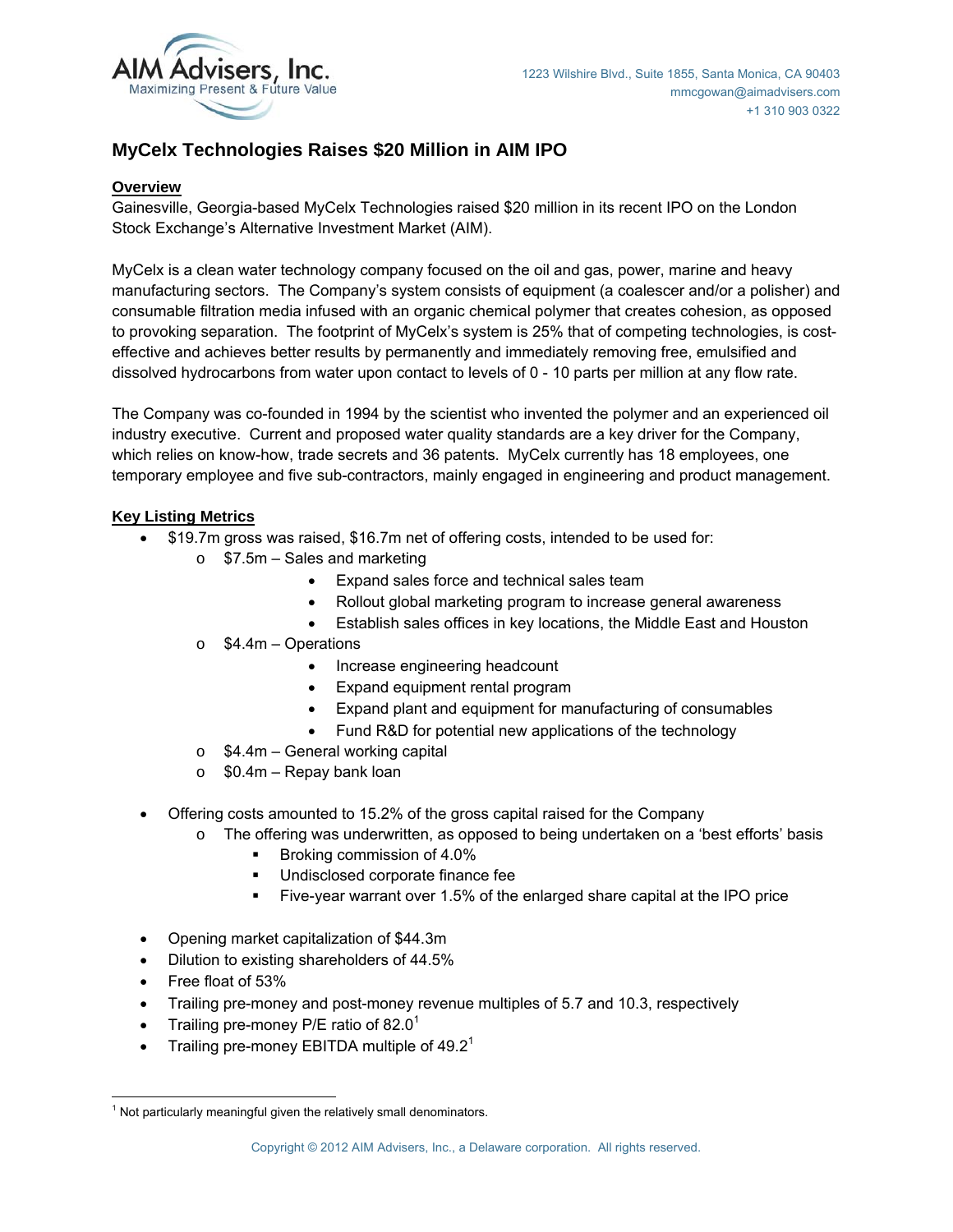

## **Key Financial Metrics**

| (in USD millions)          | Y/E 12/31/08 | Y/E 12/31/09 | Y/E 12/31/10 | $\Delta$ from 2008 | $\Delta$ from 2009 |
|----------------------------|--------------|--------------|--------------|--------------------|--------------------|
| Revenue                    | \$2.7        | \$2.6        | \$4.3        | $-4%$              | $+65%$             |
| Cost of Goods Sold         | 0.9          | 1.0          | 2.0          | $+11%$             | $+100%$            |
| <b>Operating Expenses</b>  | 1.4          | 1.4          | 2.0          | $+0\%$             | $+43%$             |
| Net Income                 | 0.4          | 0.2          | 0.3          | $-50%$             | $+50%$             |
| <b>EBITDA</b>              | 0.4          | 0.3          | 0.5          | $-25%$             | $+67%$             |
| <b>Accumulated Deficit</b> | 5.4          | 5.3          | 4.9          | N/A                | N/A                |
| Cash and Cash Equivalents  | 0.1          | 0.0          | 0.2          | N/A                | N/A                |

The Company's revenues are concentrated with a small number of customers; with 53%, 51% and 33% of 2008, 2009 and 2010 revenues, respectively, earned from five, six and three customers, however, these customers pose very low non-collection risk. Since the IPO completed within nine months of the latest audited financial statements, unaudited, comparative stub period financials were not required and the Company chose to not provide updated management accounts.

#### **Shareholder Base**

The Company had 6.5m shares outstanding prior to the IPO, issued 0.4m shares in exchange for a \$1.5m IPO bridge loan from one of the Founders of the Company, issued 0.2m shares in connection with the Company's Performance Incentive Plan and issued 5.8m shares for cash in the IPO, leaving the Company with 12.9m shares outstanding. The table below details those who held 3% or more of the Company prior to and/or after the IPO, along with the collective ownership of the Other Historic Investors, the Other Directors and the Other New U.K. Investors.

| Shareholder                                                     | Pre-IPO % | Post-IPO % |
|-----------------------------------------------------------------|-----------|------------|
| <b>Founders</b>                                                 | 35.18     | $20.63^2$  |
| <b>Chief Executive Officer</b>                                  | 15.27     | $7.46^2$   |
| <b>Private Investment Company</b>                               | 9.96      | 5.05       |
| <b>Former Director</b>                                          | 7.00      | 3.55       |
| <b>Family Office</b>                                            | 3.94      | 1.99       |
| <b>Family Trust</b>                                             | 3.09      | 1.57       |
| <b>Other Historic Investors</b>                                 | 19.10     | 10.60      |
| <b>Other Directors</b>                                          | 6.46      | $4.72^{2}$ |
| London Institutional Investor (Fund Manager)                    |           | $16.95^2$  |
| London Institutional Investor (Fund Manager)                    |           | 7.41       |
| London Institutional Investor (Fund Manager)                    |           | 5.53       |
| London Institutional Investor with a U.S. Parent (Fund Manager) |           | 3.68       |
| Edinburgh Institutional Investor (Fund Manager)                 |           | 3.68       |
| Other New U.K. Investors                                        |           | 7.18       |
| Totals                                                          | 100.00    | 100.00     |

The Company was closely held by the Founders and "Friends and Family". All of the pre-IPO investors retained their shareholdings and were simply diluted as a result of the new shares issued in the IPO.

An important element of MyCelx's IPO was its ability to raise \$5.8m of the \$19.7m from tax-advantaged Venture Capital Trust (VCT) and Enterprise Investment Scheme (EIS) investors. In order for the

  $2$  Subject to a 12-month lock-in and customary orderly market provisions for a further 12 months.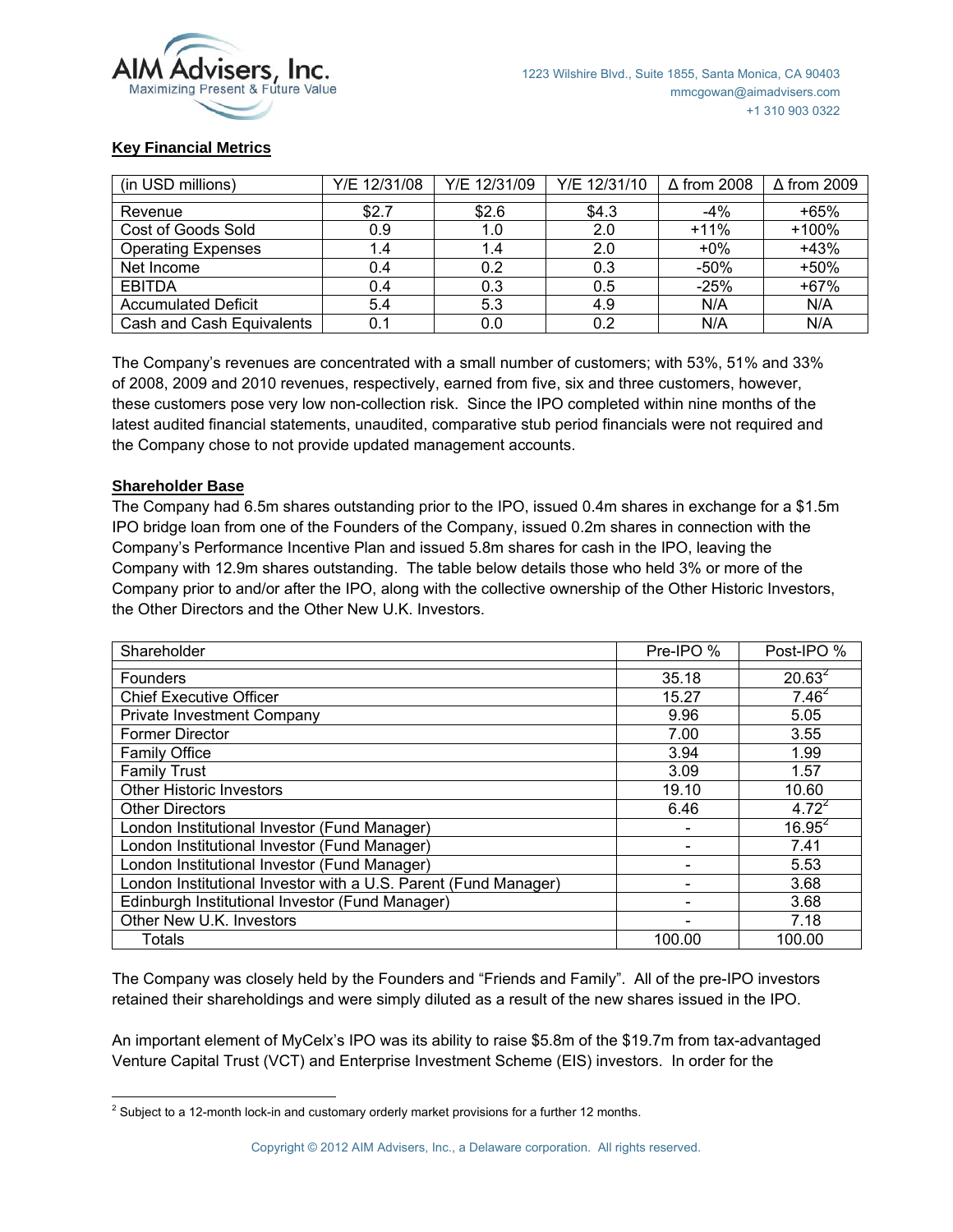

Company to become eligible for VCT and EIS investors, MyCelx had to, amongst other things, create a permanent presence in the U.K., which was achieved by appointing a U.K. Business Development Manager with the authority to enter into binding contacts on behalf of the Company. This individual will be focused on developing business opportunities in the U.K. (i.e. the North Sea) and servicing projects in the Middle East. Until appropriate permanent office space is identified and contracted, the Company's 'permanent establishment' will be located within their U.K. lawyers' offices.

Beyond the obvious benefit of raising growth capital, the Company now has a more diversified shareholder base from which to create post-IPO liquidity and new U.K.-based investors to diversify the risk of any future financings. As a public company, MyCelx's corporate standing and profile will be raised and its Performance Incentive Plan will be more attractive to existing and prospective employees and Board members.

## **Board of Directors and Corporate Governance**

The Board of Directors consists of three Executive Directors (one of the Founders, who is also the President and Chief Science Officer, the CEO and the CFO) and six Non-Executive Directors (an Independent Chairman, two Independent NEDs, two non-Independent NEDs and the other Founder as Vice Chairman); all with solid resumes and a good blend of complementary experiences and skill sets. The Board is required to meet at least four times per year.

Companies listed on AIM are not required to comply with the U.K. Corporate Governance Code, which is mandatory for companies listed on the Main Market; however, AIM-listed companies typically commit to complying with its main provisions, where practical, and/or the Corporate Governance Guidelines for Smaller Quoted Companies published by the Quoted Companies Alliance. While the foregoing is commonplace, even for AIM-listed companies that do not re-domicile into the U.K., MyCelx chose to remain subject to the corporate governance requirements of the State of Georgia.

The Company has established an Audit Committee, a Compensation Committee, a Nomination and Governance Committee and an Executive Committee. Each committee consists of two or three members with the only representation from the Executive Directors being the CEO on the Executive Committee.

#### **Accounting Considerations**

Since the Company remained incorporated under the laws of the State of Georgia and did not re-domicile into a European Economic Area country, which includes the U.K., they chose to report using U.S. GAAP. While, not required, a summary of the relevant differences between U.S. GAAP and IFRS was provided.

The U.K. Member Firm of an international accountancy network acted as Reporting Accountant while the U.S. Member Firm of another international accountancy network audited the 2008 - 2010 financials. Since the 2010 financials were less than nine months old, unaudited, comparative stub periods were not required and the Company chose to not provide updated management accounts.

An unaudited pro forma statement of net assets is never required in connection with an AIM IPO and was not provided in this instance since the Company only repaid a small bank loan and satisfied a small IPO bridge loan from one of the Founders via the issuance of shares; therefore, the effect of the net proceeds from the IPO and the debt/equity swap on the net assets of the Company is obvious.